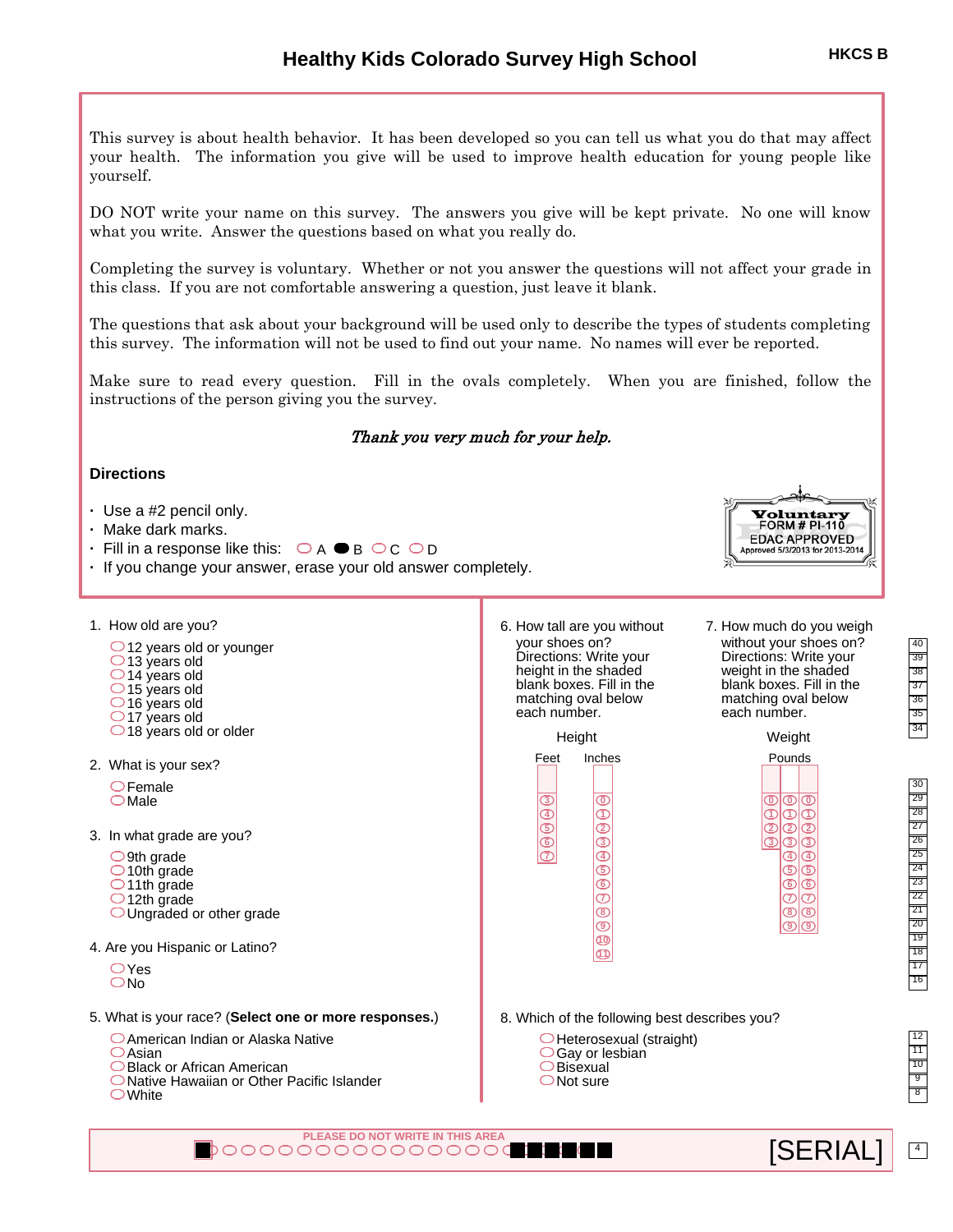|                                               | The next 5 questions ask about safety.                                                                                                                                                                                                                |  |  |
|-----------------------------------------------|-------------------------------------------------------------------------------------------------------------------------------------------------------------------------------------------------------------------------------------------------------|--|--|
| 77<br>76                                      | 9. When you rode a bicycle during the past 12 months,<br>how often did you wear a helmet?                                                                                                                                                             |  |  |
| 75<br>74<br>73<br>$\overline{72}$<br>71<br>70 | $\bigcirc$ I did not ride a bicycle during the past 12 months<br>$\bigcirc$ Never wore a helmet<br>$\bigcirc$ Rarely wore a helmet<br>$\circ$ Sometimes wore a helmet<br>$\bigcirc$ Most of the time wore a helmet<br>$\bigcirc$ Always wore a helmet |  |  |
| 66                                            | 10. How often do you wear a seat belt when riding in a car<br>driven by someone else?                                                                                                                                                                 |  |  |
| 65<br>64<br>63<br>62<br>61                    | $\bigcirc$ Never<br>$\bigcirc$ Rarely<br>$\circ$ Sometimes<br>$\bigcirc$ Most of the time<br>$\bigcirc$ Always                                                                                                                                        |  |  |
| 56                                            | 11. During the past 30 days, how many times did you ride<br>in a car or other vehicle driven by someone who had<br>been drinking alcohol?                                                                                                             |  |  |
| 55<br>54                                      | $\circ$ 0 times<br>$\bigcirc$ 1 time                                                                                                                                                                                                                  |  |  |
| 53<br>52                                      | $\bigcirc$ 2 or 3 times<br>$\bigcirc$ 4 or 5 times                                                                                                                                                                                                    |  |  |
| 51<br>50                                      | $\circ$ 6 or more times                                                                                                                                                                                                                               |  |  |
| 49                                            | 12. During the past 30 days, how many times did you<br>drive a car or other vehicle when you had been<br>drinking alcohol?                                                                                                                            |  |  |
| 45                                            | $\bigcirc$ I did not drive a car or other vehicle during the past<br>30 days                                                                                                                                                                          |  |  |
| 43<br>42                                      | $\circ$ 0 times<br>$\bigcirc$ 1 time                                                                                                                                                                                                                  |  |  |
| 41<br>40                                      | $\bigcirc$ 2 or 3 times<br>$\bigcirc$ 4 or 5 times                                                                                                                                                                                                    |  |  |
| 39                                            | $\circ$ 6 or more times                                                                                                                                                                                                                               |  |  |
|                                               | 13. During the past 30 days, on how many days did you text or<br>e-mail while driving a car or other vehicle?                                                                                                                                         |  |  |
| 34                                            | $\bigcirc$ I did not drive a car or other vehicle during the past<br>30 days                                                                                                                                                                          |  |  |
| 32<br>ا ت                                     | $\circ$ 0 days<br>$\bigcirc$ 1 or 2 days                                                                                                                                                                                                              |  |  |
| $\overline{30}$<br>29                         | $\bigcirc$ 3 to 5 days<br>$\circ$ 6 to 9 days                                                                                                                                                                                                         |  |  |
| 28<br>$\overline{27}$                         | $\bigcirc$ 10 to 19 days<br>$\bigcirc$ 20 to 29 days                                                                                                                                                                                                  |  |  |
| 26<br>25                                      | $\bigcirc$ All 30 davs                                                                                                                                                                                                                                |  |  |
|                                               | The next 9 questions ask about violence-related behaviors.                                                                                                                                                                                            |  |  |
|                                               | 14. During the past 12 months, how many times did you do<br>something to purposefully hurt yourself without wanting to<br>die, such as cutting or burning yourself on purpose?                                                                        |  |  |
| 17<br>16                                      | $\circlearrowright$ 0 times<br>$\bigcirc$ 1 time                                                                                                                                                                                                      |  |  |
| 15<br>14                                      | $\bigcirc$ 2 or 3 times<br>$\bigcirc$ 4 or 5 times                                                                                                                                                                                                    |  |  |
| 13<br>12                                      | $\circ$ 6 or more times                                                                                                                                                                                                                               |  |  |
| 11                                            | 15. During the past 30 days, on how many days did you<br>carry a weapon such as a gun, knife, or club?                                                                                                                                                |  |  |
| $\overline{9}$<br>$\overline{\bf 8}$          | $\cup$ 0 days                                                                                                                                                                                                                                         |  |  |
| 7<br>$\overline{6}$                           | $\bigcirc$ 1 day<br>$\bigcirc$ 2 or 3 days                                                                                                                                                                                                            |  |  |
| 5                                             | $\bigcirc$ 4 or 5 days<br>$\circ$ 6 or more days                                                                                                                                                                                                      |  |  |
|                                               |                                                                                                                                                                                                                                                       |  |  |

- 16. During the past 30 days, on how many days did you carry a weapon such as a gun, knife, or club **on school property**?
	- $\bigcirc$  0 days
	- 1 day
	- 2 or 3 days 4 or 5 days
	- $\circ$  6 or more days
- 17. During the past 30 days, on how many days did you **not** go to school because you felt you would be unsafe at school or on your way to or from school?
	- 0 days
	- 1 day
	- 2 or 3 days
	- $\bigcirc$  4 or 5 days
	- $\circ$  6 or more days
- 18. During the past 12 months, how many times were you in a physical fight?
	- $\bigcirc$  0 times
	- $\bigcirc$  1 time
	- 2 or 3 times
	- $\bigcirc$  4 or 5 times
	- 6 or 7 times 8 or 9 times
	- $\bigcirc$  10 or 11 times
	- $\bigcirc$  12 or more times
- 19. During the past 12 months, how many times have you felt threatened or been injured as a result of gang activity?
	- $\circ$  0 times
	- 1 time
	- 2 or 3 times  $\bigcirc$  4 or 5 times
	- $\bigcirc$  6 or more times
- 20. During the past 12 months, how many times has someone threatened or injured you with a weapon such as a gun, knife, or club **on school property**?
	- 0 times
	- 1 time
	- 2 or 3 times
	- $\bigcirc$  4 or 5 times
	- $\bigcirc$  6 or 7 times ○ 8 or 9 times
	- $\bigcirc$  10 or 11 times
	- $\bigcirc$  12 or more times
- 21. During the past 12 months, how many times did someone you were dating or going out with physically hurt you on purpose? (Count such things as being hit, slammed into something, or injured with an object or weapon.)
	- $\bigcirc$  I did not date or go out with anyone during the past 12 months
	- $\bigcirc$  0 times
	- $\overline{\bigcirc}$  1 time
	- $\bigcirc$  2 or 3 times
	- $\bigcirc$  4 or 5 times
	- $\circ$  6 or more times
- 22. Have you ever been physically forced to have sexual intercourse when you did not want to?
	- Yes O<sub>No</sub>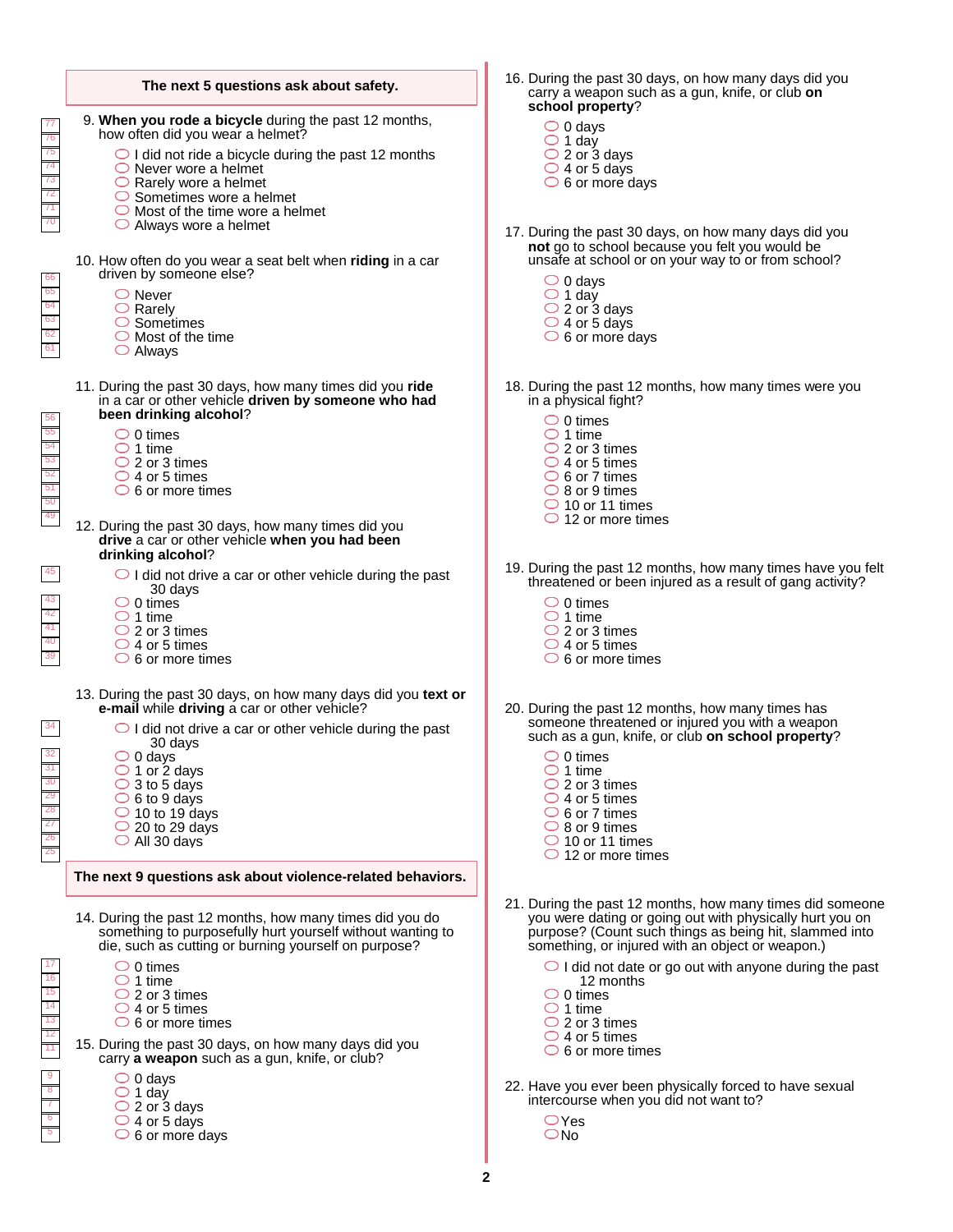60

66 67 68

35 36

**The next 4 questions ask about bullying. Bullying is when 1 or more students tease, threaten, spread rumors about, hit, shove, or hurt another student over and over again. It is not bullying when 2 students of about the same strength or power argue or fight or tease each other in a friendly way.**

- 23. During the past 12 months, have you ever been bullied **on school property**?
	- Yes  $\bigcirc$ No
- 24. During the past 12 months, have you ever been **electronically** bullied? (Count being bullied through e-mail, chat rooms, instant messaging, websites, or texting.)
	- $\bigcirc$  Yes  $\bigcirc$ No
- 25.During the past 12 months, have you ever been the victim of teasing or name calling because of your race or ethnic background?
	- $\bigcirc$  Yes No
- 26. During the past 12 months, have you ever been the victim of teasing or name calling because someone thought you were gay, lesbian, or bisexual?
	- $\bigcirc$  Yes  $ONo$

**The next 6 questions ask about sad feelings and attempted suicide. Sometimes people feel so depressed about the future that they may consider attempting suicide, that is, taking some action to end their own life.**

- 27. During the past 30 days, on how many days was your mental health not good? (Mental health includes anxiety, stress, depression, and problems with emotions.)
	- $\bigcirc$  0 days
	- $\bigcirc$  1 day
	- $\bigcirc$  2 days
	- $\bigcirc$  3 days
	- $\bigcirc$  4 to 5 days
	- $\circ$  6 to 7 days
	- 8 to 13 days
	- 14 or more days
- 28. During the past 12 months, did you ever feel so sad or hopeless almost every day for **two weeks or more in a row** that you stopped doing some usual activities?
	- $\bigcirc$ Yes  $\bigcirc$ No
- 29. During the past 12 months, did you ever **seriously** consider attempting suicide?
	- $\bigcirc$ Yes O<sub>No</sub>
- 30. During the past 12 months, did you make a plan about how you would attempt suicide?
	- $OYes$ No
- 31. During the past 12 months, how many times did you actually attempt suicide?
	- $\circ$  0 times
	- $\bigcirc$  1 time
	- $\bigcirc$  2 or 3 times
	- $\bigcirc$  4 or 5 times
	- $\bigcirc$  6 or more times
- 32. **If you attempted suicide** during the past 12 months, did any attempt result in an injury, poisoning,or overdose that had to be treated by a doctor or nurse?

**I did not attempt suicide** during the past 12 months Yes

○ No

### **The next 14 questions ask about tobacco use.**

- 33. How old were you when you smoked a whole cigarette for the first time?
	- $\supset$  I have never smoked a whole cigarette  $\bigcirc$  8 years old or younger
	- 9 or 10 years old
	- $\bigcirc$  11 or 12 years old
	- 13 or 14 years old
	- 15 or 16 years old
	- $\bigcirc$  17 years old or older
- 34. During the past 30 days, on how many days did you smoke cigarettes?
	- $\bigcirc$  0 days  $\bigcirc$  1 or 2 days  $\bigcirc$  3 to 5 days  $\circ$  6 to 9 days  $\bigcirc$  10 to 19 days
	- $\bigcirc$  20 to 29 days
	- All 30 days
- 35. During the past 30 days, how did you **usually** get your own cigarettes? (Select only **one** response.)
	- $\bigcirc$  I did not smoke cigarettes during the past 30 days  $\bigcirc$  I bought them in a store such as a convenience
	- store, supermarket, discount store, or gas station  $\bigcirc$  I bought them from a vending machine
	- $\bigcirc$  I gave someone else money to buy them for me
	- $\bigcirc$  I borrowed (or bummed) them from someone else
	- $\bigcirc$  A person 18 years old or older gave them to me
	- $\bigcirc$  I took them from a store or family member
	- $\bigcirc$  I got them some other way
- 36. During the past 12 months, did you ever try to quit smoking cigarettes?
	- $\bigcirc$  I did not smoke during the past 12 months ○ Yes
	- O No
- 37. Do you want to quit smoking?
	- $\bigcirc$  I don't smoke
	- O No
	- $\bigcirc$  Yes, eventually but not right now
	- Yes, soon
	- $\bigcirc$  I have already quit smoking
	- $\bigcirc$  Not sure
- 38. If one of your best friends offers you a cigarete, will you smoke it?
	- $\bigcirc$  I definitely will
	- $\bigcirc$  I probably will
	- $\bigcirc$  I probably will not
	- $\bigcirc$  I definitely will not

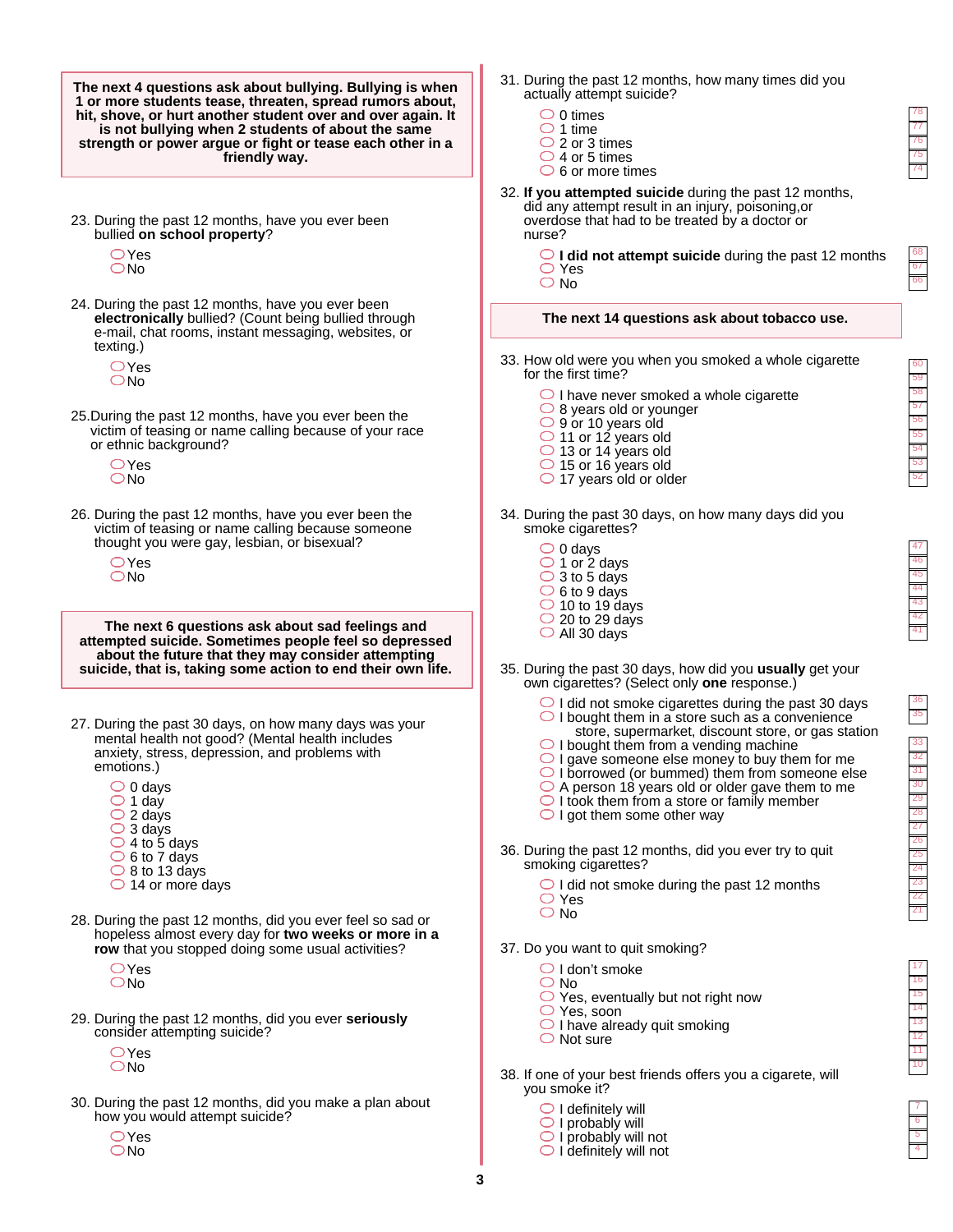- 6 7 8 9 10 16 17 18 19 20 21 22 25 26 27 28 29 30 31 32 33 34 35 36 37 38 39 41 42 43 44 45 46 47 49 51 52 53 54 55 56 57 58 59 60 62 63 64 65 66 67 68 73 74 75 76 77 78 44. During the past 7 days, on how many days were you in a car or other vehicle while **someone your age** was smoking a cigarette, cigar, or pipe?  $\bigcirc$  0 days  $\bigcirc$  1 or 2 days  $\bigcirc$  3 or 4 days  $\bigcirc$  5 or 6 days  $\bigcirc$  7 days 45. During the past 7 days, on how many days were you in a car with a **parent or guardian** who was smoking a cigarette, cigar, or pipe?  $\bigcirc$  My parents/guardians don't smoke  $\circ$  0 days 1 or 2 days 3 or 4 days  $\circ$  5 or 6 days 40. During the past 30 days, on how many days did you use **chewing tobacco, snuff, or dip**, such as Redman, Levi Garrett, Beechnut, Skoal, Skoal Bandits, or Copenhagen?  $\circ$  0 days  $\bigcirc$  1 or 2 days  $\bigcirc$  3 to 5 days  $\circ$  6 to 9 days  $\bigcirc$  10 to 19 days  $\bigcirc$  20 to 29 days All 30 days 42. Have you ever tried any of these kinds of tobacco?  **Mark each kind of tobacco that you have ever tried. (Multiple answers are allowed.)** 41. During the past 30 days, on how many days did you smoke **cigars, cigarillos, or little cigars**?  $\bigcirc$  Hookah or sheesha (tobacco in a waterpipe)  $\bigcirc$  Snus (powdered tobacco in a small pouch) or other spitless tobacco, such as Taboka, Revel or Skoal Dry  $\bigcirc$  Dissolvable tobacco product, such as strips, sticks or orbs  $\bigcirc$  Electronic cigarette, also called an e-cigarette Bidis (beedees) or Kreteks I have never tried any of these kinds of tobacco  $\bigcirc$  I don't know what any of these are 43. During the past 7 days, on how many days were you inside your home while someone was smoking a cigarette, cigar, or pipe?  $\bigcirc$  0 days 1 or 2 days  $\bigcirc$  3 to 5 days  $\circ$  6 to 9 days  $\bigcirc$  10 to 19 days  $\bigcirc$  20 to 29 days All 30 days  $\bigcirc$  0 days  $\bigcirc$  1 or 2 days 3 or 4 days  $\bigcirc$  5 or 6 days  $\bigcirc$  7 days 39. At any time in the next year, do you think you will smoke a cigarette?  $\bigcirc$  I definitely will  $\bigcirc$  I probably will  $\bigcirc$  I probably will not  $\bigcirc$  I definitely will not
	- $\bigcirc$  7 days

- 46. How much do you think people risk harming themselves (physically or in other ways) if they breathe tobacco smoke from someone else's cigarette, cigar, or pipe?
	- No risk
	- $\overline{\bigcirc}$  Slight risk
	- $\bigcirc$  Moderate risk
	- $\bigcirc$  Great risk

**The next 5 questions ask about drinking alcohol. This includes drinking beer, wine, wine coolers, and liquor such as rum, gin, vodka, or whiskey. For these questions, drinking alcohol does not include drinking a few sips of wine for religious purposes.**

47. During your life, on how many days have you had at least one drink of alcohol?

| 0 davs |  |
|--------|--|
|--------|--|

- 1 or 2 days
- 3 to 9 days
- $\bigcirc$  10 to 19 days
- $\bigcirc$  20 to 39 days  $\bigcirc$  40 to 99 days
- $\bigcirc$  100 or more days
- 48. How old were you when you had your first drink of alcohol other than a few sips?
	- $\bigcirc$  I have never had a drink of alcohol other than a few sips
	- $\bigcirc$  8 years old or younger
	- 9 or 10 years old
	- 11 or 12 years old
	- 13 or 14 years old
	- 15 or 16 years old
	- $\bigcirc$  17 years old or older
- 49. During the past 30 days, on how many days did you have at least one drink of alcohol?
	- $\bigcirc$  0 days
	- $\bigcirc$  1 or 2 days
	- $\bigcirc$  3 to 5 days
	- $\overline{\bigcirc}$  6 to 9 days
	- $\bigcirc$  10 to 19 days
	- $\bigcirc$  20 to 29 days
	- $\bigcirc$  All 30 days
- 50. During the past 30 days, how did you **usually** get the alcohol you drank? (Select only **one** response.)
	- $\bigcirc$  I did not drink alcohol during the past 30 days
		- $\bigcirc$  I bought it in a store such as a liquor store, convenience store, supermarket, discount store, or gas station
		- $\bigcirc$  I bought it at a restaurant, bar, or club
		- $\bigcirc$  I bought it at a public event such as a concert or sporting event
		- $\bigcirc$  I gave someone else money to buy it for me
		- Someone gave it to me
		- I took it from a store or family member  $\bigcirc$  I got it some other way
		-
- 51. During the past 30 days, on how many days did you have 5 or more drinks of alcohol in a row, that is, within a couple of hours?
	- $\bigcirc$  0 days
	- $\bigcirc$  1 day
	- 2 days
	- 3 to 5 days
	- $\circ$  6 to 9 days
	- $\bigcirc$  10 to 19 days  $\bigcirc$  20 or more day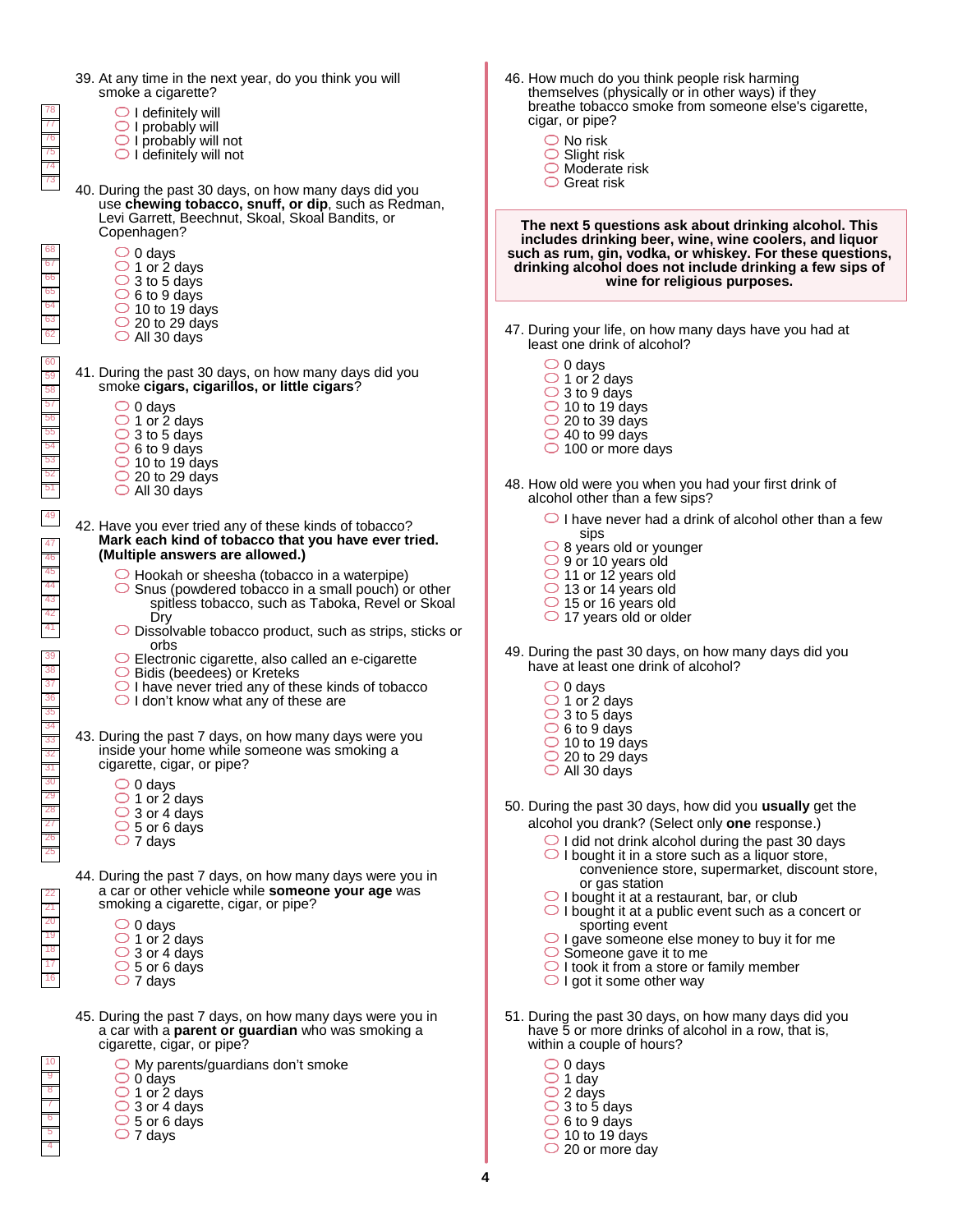59. During your life, how many times have you used

38

27 28

4 5

#### **The next 3 questions ask about marijuana use. Marijuana also is called grass or pot.** 52. During your life, how many times have you used marijuana? 53. How old were you when you tried marijuana for the first time?  $\bigcirc$  I have never tried marijuana  $\bigcirc$  8 years old or younger 9 or 10 years old 11 or 12 years old 13 or 14 years old  $\bigcirc$  15 or 16 years old  $\bigcirc$  17 years old or older 54. During the past 30 days, how many times did you use marijuana?  $\bigcirc$  0 times  $\bigcirc$  1 or 2 times  $\bigcirc$  3 to 9 times  $\bigcirc$  10 to 19 times  $\bigcirc$  20 to 39 times  $\bigcirc$  40 to 99 times  $\bigcirc$  100 or more times  $\bigcirc$  0 times  $\bigcirc$  1 or 2 times  $\overline{\bigcirc}$  3 to 9 times  $\bigcirc$  10 to 19 times  $\bigcirc$  20 to 39 times  $\bigcirc$  40 or more times **The next 8 questions ask about other drugs.** 55. During your life, how many times have you used **any** form of cocaine, including powder, crack, or freebase? 56. During your life, how many times have you sniffed glue, breathed the contents of aerosol spray cans, or inhaled any paints or sprays to get high? 57. During your life, how many times have you used **heroin** (also called smack, junk, or China White)?  $\bigcirc$  0 times  $\bigcirc$  1 or 2 times  $\bigcirc$  3 to 9 times  $\bigcirc$  10 to 19 times  $\bigcirc$  20 to 39 times ◯ 40 or more times  $\circ$  0 times  $\bigcirc$  1 or 2 times  $\overline{\bigcirc}$  3 to 9 times  $\bigcirc$  10 to 19 times  $\bigcirc$  20 to 39 times ◯ 40 or more times  $\circ$  0 times  $\bigcirc$  1 or 2 times  $\bigcirc$  3 to 9 times  $\bigcirc$  10 to 19 times  $\bigcirc$  20 to 39 times ◯ 40 or more times  $\bigcirc$  0 times  $\bigcirc$  1 or 2 times  $\bigcirc$  3 to 9 times  $\bigcirc$  10 to 19 times  $\bigcirc$  20 to 39 times 58. During your life, how many times have you used **methamphetamines** (also called speed, crystal, crank, or ice)? **ecstasy** (also called MDMA)?  $\circ$  0 times  $\bigcirc$  1 or 2 times  $\bigcirc$  3 to 9 times  $\bigcirc$  10 to 19 times  $\overline{\bigcirc}$  20 to 39 times  $\bigcirc$  40 or more times 62. During the past 12 months, has anyone offered, sold, or given you an illegal drug **on school property**? Yes  $\bigcirc$  No **The next 7 questions ask about sexual behavior.** 63. Have you ever had sexual intercourse? 64. How old were you when you had sexual intercourse for the first time?  $\bigcirc$  I have never had sexual intercourse  $\bigcirc$  11 years old or younger 12 years old  $\bigcirc$  13 years old 14 years old 15 years old  $\bigcirc$  16 years old  $\bigcirc$  17 years old or older 65. During your life, with how many people have you had sexual intercourse?  $\bigcirc$  I have never had sexual intercourse 1 person 2 people  $\bigcirc$  3 people  $\bigcirc$  4 people  $\circ$  5 people  $\circ$  6 or more people ○ Yes O No 61. During your life, how many times have you taken **steroid pills or shots** without a doctor's prescription?  $\circ$  0 times  $\bigcirc$  1 or 2 times  $\bigcirc$  3 to 9 times  $\bigcirc$  10 to 19 times  $\bigcirc$  20 to 39 times  $\bigcirc$  40 or more times 60. During your life, how many times have you taken a **prescription drug** (such as OxyContin, Percocet, Vicodin, codeine, Adderall, Ritalin, or Xanax) without a doctor's prescription?  $\bigcirc$  0 times  $\overline{\bigcirc}$  1 or 2 times  $\bigcirc$  3 to 9 times  $\bigcirc$  10 to 19 times  $\bigcirc$  20 to 39 times ○ 40 or more times

○ 40 or more times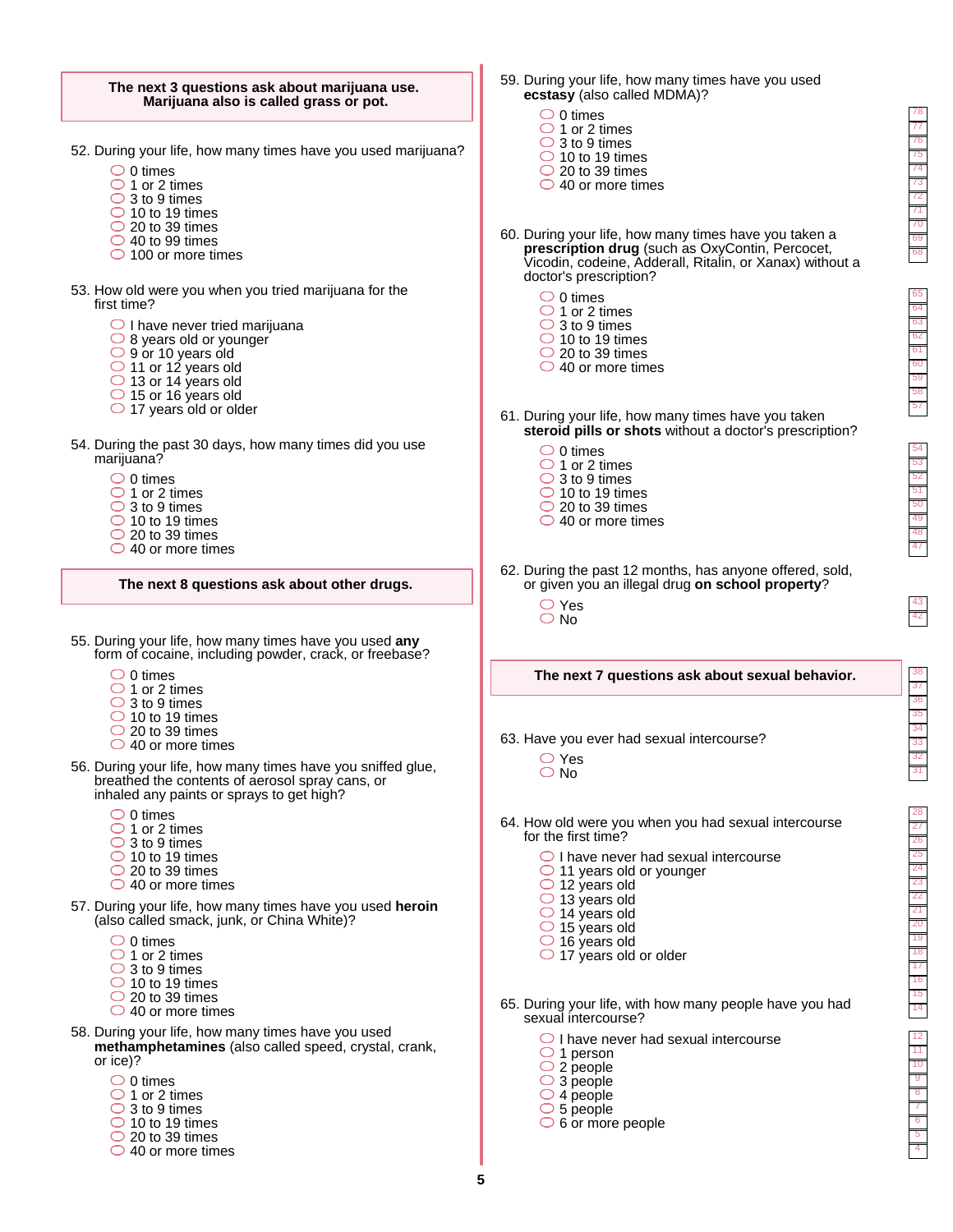| 76<br>75<br>74<br>73<br>72<br>$\frac{68}{67}$<br>66                                                                                 | 66. During the past 3 months, with how many people did<br>you have sexual intercourse?<br>$\bigcirc$ I have never had sexual intercourse<br>$\bigcirc$ I have had sexual intercourse, but not during the<br>past 3 months<br>$\circ$ 1 person<br>$\bigcirc$ 2 people<br>$\bigcirc$ 3 people<br>$\bigcirc$ 4 people<br>$\circ$ 5 people<br>$\circ$ 6 or more people<br>67. Did you drink alcohol or use drugs before you had<br>sexual intercourse the last time?<br>$\bigcirc$ I have never had sexual intercourse<br>$\bigcirc$ Yes<br>$\bigcirc$ No<br>68. The last time you had sexual intercourse, did you or<br>your partner use a condom?<br>$\bigcirc$ I have never had sexual intercourse<br>$\bigcirc$ Yes<br>$\bigcirc$ No | 73. When was the last time you saw a doctor or nurse for a<br>check-up or physical exam when you were not sick or<br>injured?<br>$\bigcirc$ During the past 12 months<br>$\circ$ Between 12 and 24 months ago<br>$\circ$ More than 24 months ago<br>$\bigcirc$ Never<br>$\bigcirc$ Not sure<br>74. During your last check-up, did your doctor or nurse<br>discuss how to maintain a healthy weight?<br>$\bigcirc$ I have never had a check-up<br>$\bigcirc$ Yes<br>$\bigcirc$ No<br>$\bigcirc$ Not sure<br>75. During your last check-up, did your doctor or nurse<br>discuss ways to deal with feelings of hopelessness or<br>sadness?<br>$\bigcirc$ I have never had a check-up<br>$\bigcirc$ Yes<br>$\bigcirc$ No<br>$\bigcirc$ Not sure |
|-------------------------------------------------------------------------------------------------------------------------------------|--------------------------------------------------------------------------------------------------------------------------------------------------------------------------------------------------------------------------------------------------------------------------------------------------------------------------------------------------------------------------------------------------------------------------------------------------------------------------------------------------------------------------------------------------------------------------------------------------------------------------------------------------------------------------------------------------------------------------------------|---------------------------------------------------------------------------------------------------------------------------------------------------------------------------------------------------------------------------------------------------------------------------------------------------------------------------------------------------------------------------------------------------------------------------------------------------------------------------------------------------------------------------------------------------------------------------------------------------------------------------------------------------------------------------------------------------------------------------------------------|
|                                                                                                                                     | 69. The last time you had sexual intercourse, what one<br>method did you or your partner use to prevent<br>pregnancy? (Select only one response.)<br>$\bigcirc$ I have never had sexual intercourse<br>$\bigcirc$ No method was used to prevent pregnancy                                                                                                                                                                                                                                                                                                                                                                                                                                                                            | The next 13 questions ask about food you ate or drank.<br>Think about all the meals and snacks you had from the<br>time you got up until you went to bed. Be sure to include<br>food you ate at home, at school, at restaurants, or<br>anywhere else.                                                                                                                                                                                                                                                                                                                                                                                                                                                                                       |
| $\frac{49}{48}$ $\frac{47}{45}$<br>44<br>43<br>41<br>40                                                                             | $\bigcirc$ Birth control pills<br>$\circ$ Condoms<br>$\bigcirc$ ParaGard) or im<br>lant (such<br>$\circ$ s Implanon or Nexplanon<br>$\bigcap$                                                                                                                                                                                                                                                                                                                                                                                                                                                                                                                                                                                        | 76. During the past 7 days, how many times did you eat<br>fruit? (Do not count fruit juice.)<br>$\bigcirc$ I did not eat fruit during the past 7 days<br>$\bigcirc$ 1 to 3 times during the past 7 days<br>$\bigcirc$ 4 to 6 times during the past 7 days<br>$\bigcirc$ 1 time per day<br>$\bigcirc$ 2 times per day<br>$\bigcirc$ 3 times per day<br>$\bigcirc$ 4 or more times per day                                                                                                                                                                                                                                                                                                                                                    |
|                                                                                                                                     | The next 2 questions ask about body weight.                                                                                                                                                                                                                                                                                                                                                                                                                                                                                                                                                                                                                                                                                          | 77. During the past 7 days, how many times did you eat<br>vegetables?                                                                                                                                                                                                                                                                                                                                                                                                                                                                                                                                                                                                                                                                       |
|                                                                                                                                     | 70. How do you describe your weight?<br>$\circlearrowright$ Very underweight<br>$\circ$ Slightly underweight<br>$\bigcirc$ About the right weight<br>$\circ$ Slightly overweight<br>$\bigcirc$ Very overweight                                                                                                                                                                                                                                                                                                                                                                                                                                                                                                                       | $\bigcirc$ I did not eat vegetables during the past 7 days<br>$\bigcirc$ 1 to 3 times during the past 7 days<br>$\cup$ 4 to 6 times during the past 7 days<br>$\circ$ 1 time per day<br>$\bigcirc$ 2 times per day<br>$\bigcirc$ 3 times per day<br>$\bigcirc$ 4 or more times per day                                                                                                                                                                                                                                                                                                                                                                                                                                                      |
| 23<br>$\begin{array}{r} \n \overline{21} \\  \overline{20} \\  \overline{19} \\  \end{array}$<br>18<br>$\overline{17}$<br><b>16</b> | 71. Which of the following are you trying to do about your<br>weight?<br>$\bigcirc$ Lose weight<br>$\circ$ Gain weight<br>$\circ$ Stay the same weight<br>$\bigcirc$ I am not trying to do anything about my weight<br>The next 4 questions ask about healthcare visits.                                                                                                                                                                                                                                                                                                                                                                                                                                                             | 78. During the past 7 days, on how many days did you eat<br>breakfast?<br>$\bigcirc$ 0 days<br>$\bigcirc$ 1 day<br>$\bigcirc$ 2 days<br>$\bigcirc$ 3 days<br>$\bigcirc$ 4 days<br>$\circ$ 5 days<br>$\circ$ 6 days<br>$\bigcirc$ 7 days                                                                                                                                                                                                                                                                                                                                                                                                                                                                                                     |
|                                                                                                                                     |                                                                                                                                                                                                                                                                                                                                                                                                                                                                                                                                                                                                                                                                                                                                      | 79. On most school days, where do you usually get your                                                                                                                                                                                                                                                                                                                                                                                                                                                                                                                                                                                                                                                                                      |
| 10<br>$-9$<br>$\overline{6}$                                                                                                        | 72. When was the last time you saw a dentist or dental<br>hygienist for a check-up, exam, teeth cleaning, or other<br>dental work?<br>$\circ$ During the past 12 months<br>$\circ$ Between 12 and 24 months ago<br>$\circ$ More than 24 months ago<br>$\bigcirc$ Never<br>$\bigcirc$ Not sure                                                                                                                                                                                                                                                                                                                                                                                                                                        | breakfast?<br>$\bigcirc$ I do not eat breakfast on most school days<br>$\circ$ From home<br>$\bigcirc$ From the school cafeteria or school breakfast program<br>$\circ$ From the vending machines at school or school store<br>$\circ$ From fast food (such as McDonalds, Taco Bell, or<br>Burger King)<br>O From a convenience store, corner store, or gas station<br>$\circ$ From somewhere else                                                                                                                                                                                                                                                                                                                                          |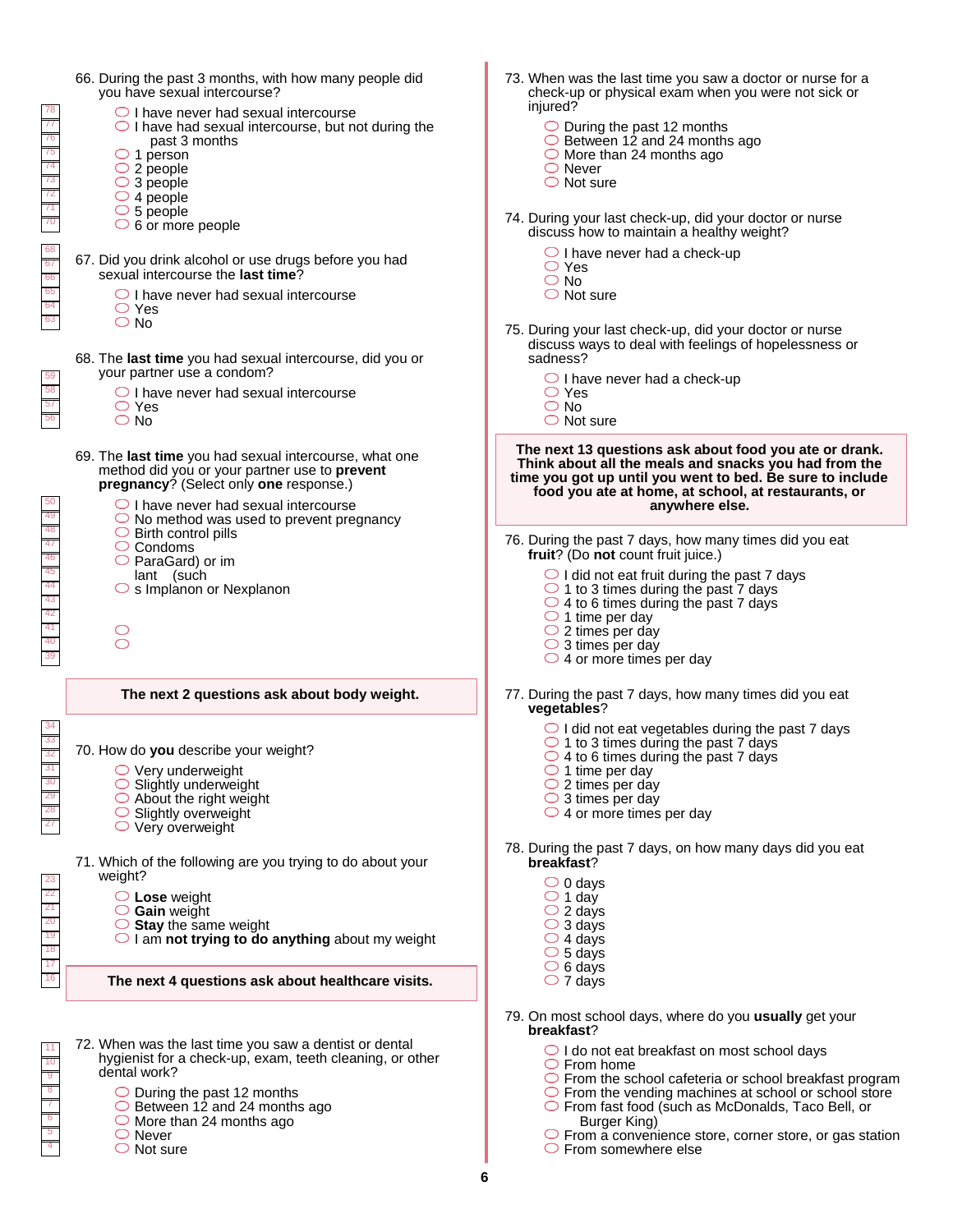78

44 45 46

- 18 19 20 21 22 23 24
- 4 5 6 7 8 9 10 11
- 80. During the past 7 days, on how many days did you eat **lunch**?
	- $\bigcirc$  0 days  $\bigcirc$  1 day  $\bigcirc$  2 days  $\bigcirc$  3 days  $\overline{\bigcirc}$  4 days
	- $\circ$  5 days  $\circ$  6 days
	- $\bigcirc$  7 days
- 81. On most school days, where do you **usually** get your **lunch**?
	- $\bigcirc$  I do not eat lunch on most school days
	- $\bigcirc$  Lunch is made at home and brought to school
	- $\bigcirc$  Regular menu at the school cafeteria
	- From the vending machines at school or school store  $\bigcirc$  A la carte (items sold separately) at the school cafeteria
	- Fast food (such as Taco Bell, Pizza Hut, Burger King)
	- $\bigcirc$  At a convenience store, corner store, or gas station
	- From somewhere else
- 82. During the past 7 days, how many times did you drink **a can, bottle, or glass of soda or pop**, such as Coke, Pepsi, or Sprite? (Do **not** count diet soda or diet pop.)
	- $\bigcirc$  I did not drink soda or pop during the past 7 days
	- $\bigcirc$  1 to 3 times during the past 7 days
	- $\bigcirc$  4 to 6 times during the past 7 days
	- $\bigcirc$  1 time per day
	- $\bigcirc$  2 times per day
	- $\bigcirc$  3 times per day
	- $\bigcirc$  4 or more times per day
- 83. During the past 7 days, how many times did you drink  **a can, bottle, or glass of diet soda or pop**, such as Diet Coke, Diet Pepsi, or Sprite Zero?
	- $\bigcirc$  I did not drink diet soda or pop during the past 7 days
	- $\bigcirc$  1 to 3 times during the past 7 days
	- $\bigcirc$  4 to 6 times during the past 7 days
	- $\bigcirc$  1 time per day
	- 2 times per day
	- 3 times per day
	- $\bigcirc$  4 or more times per day
- 84. During the past 7 days, how many times did you drink  **a can, bottle, or glass of a sports drink**, such as Gatorade or PowerAde? (Do **not** count low-calorie sports drinks such as Propel or G2.)
	- $\bigcirc$  I did not drink sports drinks during the past 7 days
	- $\overline{\bigcirc}$  1 to 3 times during the past  $\overline{7}$  days
	- $\bigcirc$  4 to 6 times during the past 7 days
	- $\bigcirc$  1 time per day
	- $\bigcirc$  2 times per day
	- $\bigcirc$  3 times per day  $\bigcirc$  4 or more times per day
- 85. During the past 7 days, how many times did you drink  **a can, bottle, or glass of an energy drink**, such as Red Bull or Jolt? (Do **not** count diet energy drinks or sports drinks such as Gatorade or PowerAde.)
	- $\bigcirc$  I did not drink sports drinks during the past 7 days
	- $\bigcirc$  1 to 3 times during the past  $\frac{7}{7}$  days
	- $\bigcirc$  4 to 6 times during the past 7 days  $\bigcirc$  1 time per day
	- $\bigcirc$  2 times per day
	- $\bigcirc$  3 times per day
	- $\bigcirc$  4 or more times per day
- 86. During the past 7 days, how many times did you drink  **a can, bottle, or glass of a sugar-sweetened beverage**, such as lemonade, sweetened tea or coffee drinks, flavored milk, Snapple, or Sunny Delight? (Do **not** count soda or pop, sports drinks, energy drinks, or 100% fruit juice.)
	- $\bigcirc$  I did not drink sugar-sweetened beverages during the past 7 days
	- $\bigcirc$  1 to 3 times during the past 7 days
	- $\bigcirc$  4 to 6 times during the past 7 days
	- $\bigcirc$  1 time per day
	- $\bigcirc$  2 times per day
	- $\bigcirc$  3 times per day
	- $\bigcirc$  4 or more times per day
- 87. During the past 7 days, how many times did you drink  **a bottle or glass of plain water**? (Count tap, bottled, and unflavored sparkling water.)
	- $\bigcirc$  I did not drink water during the past 7 days
	- $\bigcirc$  1 to 3 times during the past 7 days
	- $\bigcirc$  4 to 6 times during the past 7 days
	- $\overline{\bigcirc}$  1 time per day
	- $\bigcirc$  2 times per day
	- $\bigcirc$  3 times per day  $\bigcirc$  4 or more times per day
- 88. During the past 30 days, how often did you go hungry because there was not enough food in your home?
	- ◯ Never
	- $\bigcirc$  Rarely
	- $\bigcirc$  Sometimes
	- $\bigcirc$  Most of the time
	- Always

## **The next 7 questions ask about physical activity.**

- 89. If you wanted to, could you walk or ride a bike, scooter, or skateboard to school?
	- $\bigcirc$  No, it is too far
	- $\bigcirc$  No, it is not safe
	- $\bigcirc$  No, it is too far and it is not safe
	- No, my school does not allow it
	- Yes
- 90. In an average week when you are in school, on how many days do you walk or ride your bike **to school** when weather allows you to do so?
	- 0 days 1 day  $\bigcirc$  2 days
	- $\bigcirc$  3 days
	- $\bigcirc$  4 days  $\circ$  5 days
- 91. During the past 7 days, on how many days were you physically active for a total of **at least 60 minutes per day**? (Add up all the time you spent in any kind of physical activity that increased your heart rate and
	- made you breathe hard some of the time.)  $\bigcirc$  0 days  $\bigcirc$  1 day  $\overline{\bigcirc}$  2 days  $\bigcirc$  3 days  $\bigcirc$  4 days
		- $\circ$  5 days
		- $\circ$  6 days  $\bigcirc$  7 days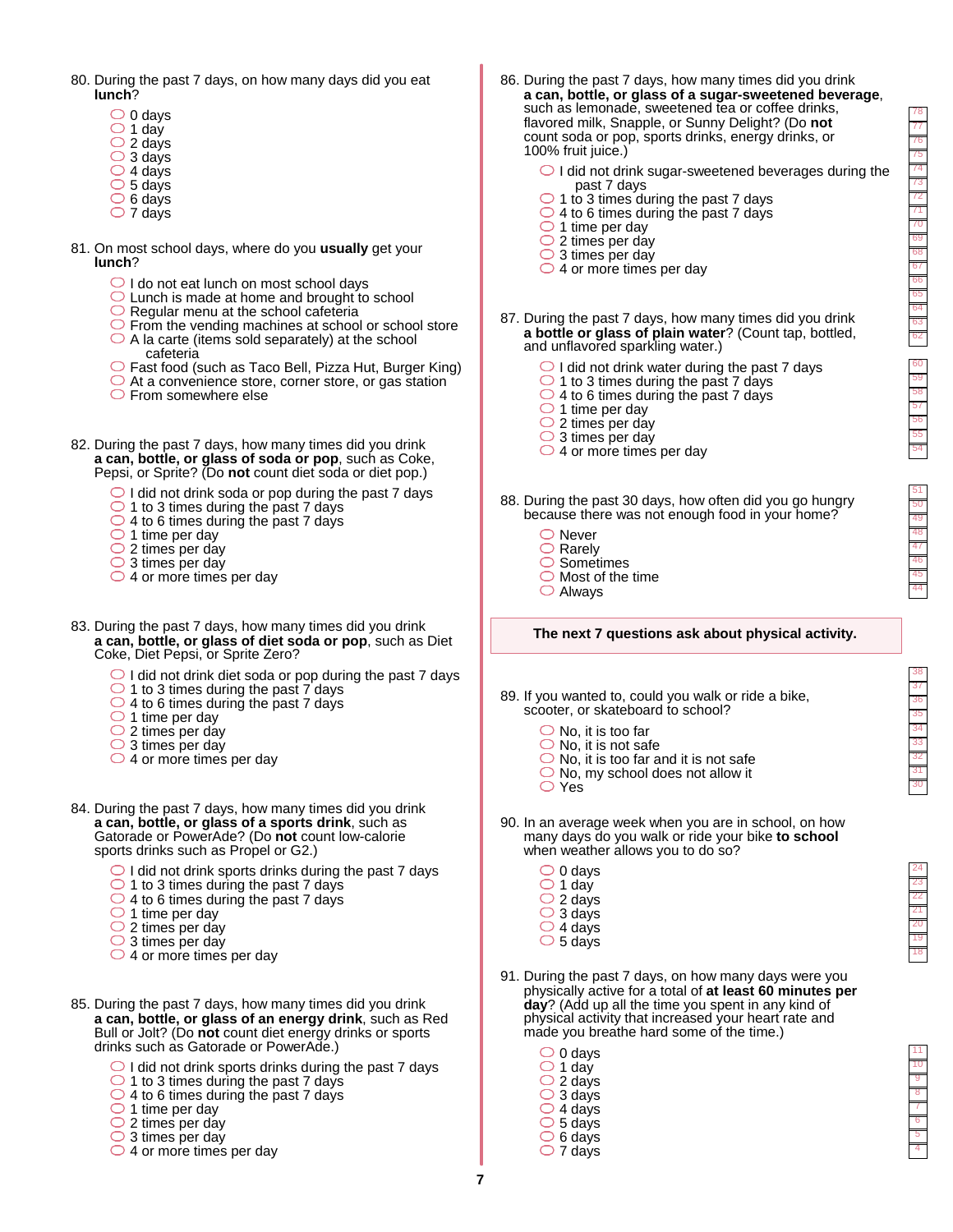- 92. On an average school day, how many hours do you watch TV
	- $\bigcirc$  I do not watch TV on an average school day
	- ◯ Less than 1 hour per day
	- $\bigcirc$  1 hour per day
	- $\bigcirc$  2 hours per day
	- $\bigcirc$  3 hours per day
	- $\bigcirc$  4 hours per day
	- $\circ$  5 or more hours per day
- 93. On an average school day, how many hours do you play video or computer games or use a computer for something that is not school work? (Count time spent on things such as Xbox, PlayStation, an iPod, an iPad or other tablet, a smartphone, YouTube, Facebook or other social networking tools, and the Internet.)
	- $\bigcirc$  I do not play video or computer games or use a computer for something that is not school work
	- $\bigcirc$  Less than 1 hour per day
	- $\bigcirc$  1 hour per day
	- 2 hours per day
	- 3 hours per day
	- $\bigcirc$  4 hours per day
	- $\circ$  5 or more hours per day
- 94. In an average week when you are in school, on how many days do you go to physical education (PE) classes?
	- $\bigcirc$  0 days 1 day 2 days
	- 3 days
	- $\bigcirc$  4 days
	- $\circ$  5 days
- 95. During the past 12 months, on how many sports teams did you play? (Count any teams run by your school or community groups.)
	- $\bigcirc$  0 teams  $\circ$  1 team
	- $\bigcirc$  2 teams
	- $\bigcirc$  3 or more teams

#### **The next 7 questions asks about other health-related topics.**

96. Have you ever been taught about AIDS or HIV infection in school?

- ◯ Yes
- No
- $\bigcirc$  Not Sure
- 97. During the past 12 months, how many times did you use an indoor tanning device such as a sunlamp, sunbed, or tanning booth? (Do **not** count getting a spray-on tan.)

 $\circ$  0 times

- $\bigcirc$  1 or 2 times  $\bigcirc$  3 to 9 times
- $\bigcirc$  10 to 19 times
- $\bigcirc$  20 to 39 times
- $\bigcirc$  40 or more times

 98. Has a doctor or nurse ever told you that you have asthma?

Yes O No

 $\bigcirc$  Not sure

- 99. On an average school night, how many hours of sleep do you get?
	- $\bigcirc$  4 or less hours
	- $\circ$  5 hours
	- $\bigcirc$  6 hours  $\bigcirc$  7 hours
	- $\bigcirc$  8 hours
	- $\bigcirc$  9 hours
	- $\bigcirc$  10 or more hours
- 100. During the past 30 days, how many times did you perform any organized community services as a non-paid volunteer, such as serving meals to the elderly, picking up litter, helping out at a hospital, or building homes for the poor?
	- $\bigcirc$  0 times
	- $\bigcirc$  1 time
	- $\bigcirc$  2 or 3 times
	- $\bigcirc$  4 or 5 times
	- $\circ$  6 or more times
- 101. Do you agree or disagree that your teachers really care about you and give you a lot of encouragement?
	- Strongly agree
	- $\bigcirc$  Agree
	- $\bigcirc$  Not sure
	- $\bigcirc$  Disagree
	- $\bigcirc$  Strongly disagree
- 102. If you had a serious problem, do you know someone in or out of school whom you could talk to or go to for help?
	- Yes
	- O No
	- $\bigcirc$  Not sure
- **a b c d e f g h i 201. 202. 203. 204. 205. 206. 207. 208. 209. 210. 211. 212. 213. 214. 215.**

**Responses**

**This is the end of the survey. Thank you very much for your help.**

**Extra Questions Start with 201**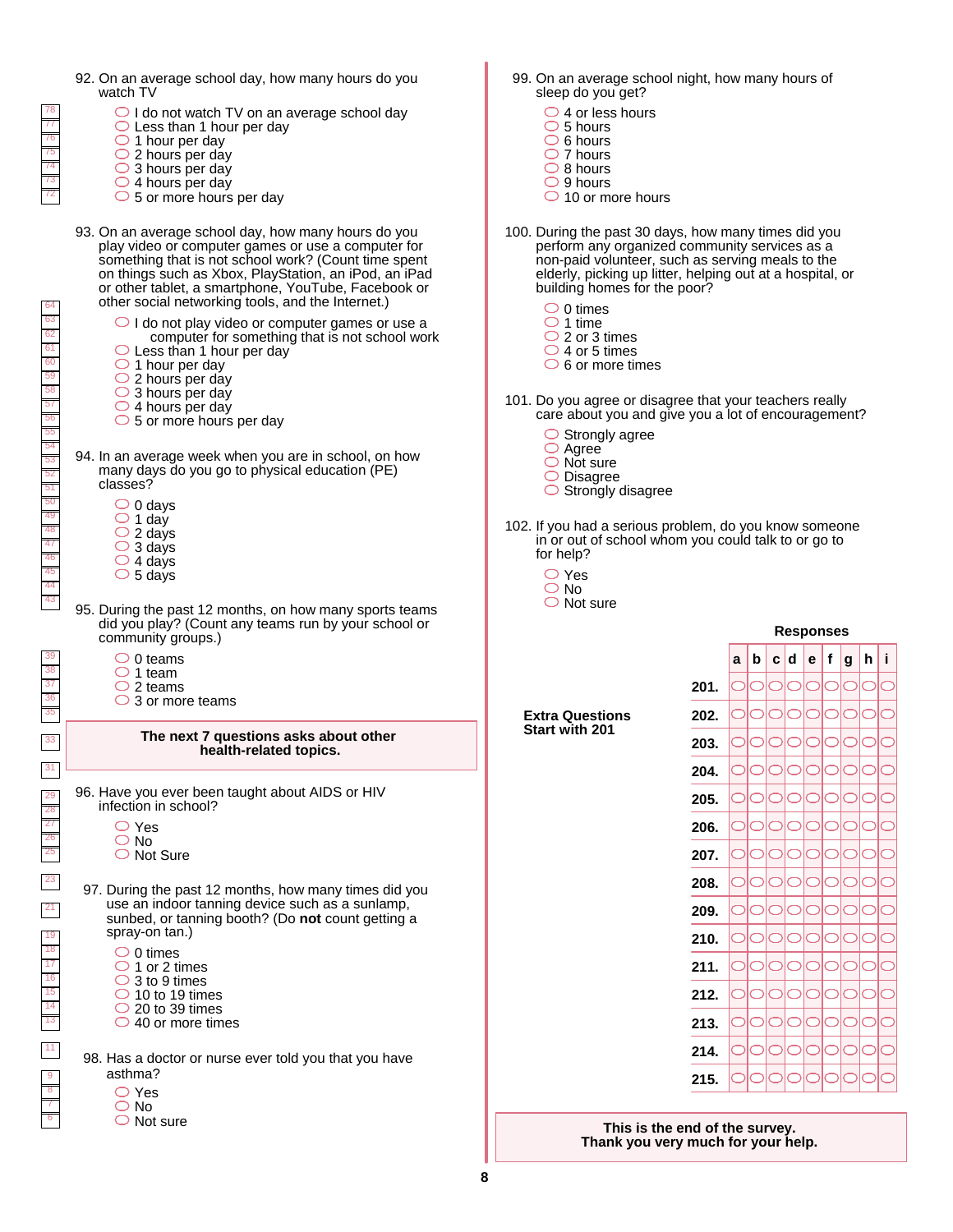# **Additional Questions (Questions 201-215) (Module B)**

**Your community is collecting additional information through the following questions. The data gathered is very important to the district and to your school. Please record your answers for each question in the "Extra Questions" area (questions 201-215) provided at the end of the main survey form you have been using. As with the questions you were just asked on the Healthy Kids Colorado Survey form, you are welcome to skip any of the following questions, should you not feel comfortable in answering them. Thank you so much for your time!** 

- **201. How much do you think people risk harming themselves (physically or in other ways) if they smoke one or more packs of cigarettes per day?** 
	- a) No risk
	- b) Slight risk
	- c) Moderate risk
	- d) Great risk
- **202. How wrong do you think it is for someone your age to smoke cigarettes?**
	- a) Very wrong
	- b) Wrong
	- c) A little bit wrong
	- d) Not wrong at all
- **203. How wrong do your parents or guardians feel it would be for you to smoke cigarettes?**
	- a) Very wrong
	- b) Wrong
	- c) A little bit wrong
	- d) Not wrong at all

# **204. During the past 30 days, on how many days did you have at least one drink of alcohol ON SCHOOL PROPERTY?**

- a) 0 days
- b)  $1$  or  $2$  days
- c)  $3$  to  $5$  days
- d) 6 to 9 days
- e) 10 to 19 days
- f) 20 to 29 days
- g) All 30 days
- **205. How much do you think people risk harming themselves (physically or in other ways) if they have one or two drinks of alcohol nearly every day?**
	- a) No risk
	- b) Slight risk
	- c) Moderate risk
	- d) Great risk
- **206. How wrong do you think it is for someone your age to drink alcohol regularly (at least once or twice a month)?**
	- a) Very wrong
	- b) Wrong
	- c) A little bit wrong
	- d) Not wrong at all
- **207. How wrong do your parents or guardians feel it would be for you to drink alcohol regularly (at least once or twice a month)?**
	- a) Very wrong
	- b) Wrong
	- c) A little bit wrong
	- d) Not wrong at all
- **208. How much do you think people risk harming themselves (physically or in other ways) if they use marijuana regularly?** 
	- a) No risk
	- b) Slight risk
	- c) Moderate risk
	- d) Great risk

# **209. How wrong do you think it is for someone your age to use marijuana?**

- a) Very wrong
- b) Wrong
- c) A little bit wrong
- d) Not wrong at all
- **210. How wrong do your parents or guardians feel it would be for you to use marijuana?**
	- a) Very wrong
	- b) Wrong
	- c) A little bit wrong
	- d) Not wrong at all
- **211. During the past 30 days, how many times did you use ANY form of cocaine, including powder, crack, freebase, blow, or yah?**
	- a) 0 times
	- b) 1 or 2 times
	- c) 3 to 9 times
	- d) 10 to 19 times
	- e) 20 to 39 times
	- f) 40 or more times

**PLEASE TURN THIS PAGE OVER AND COMPLETE THE QUESTIONS ON THE BACK.**